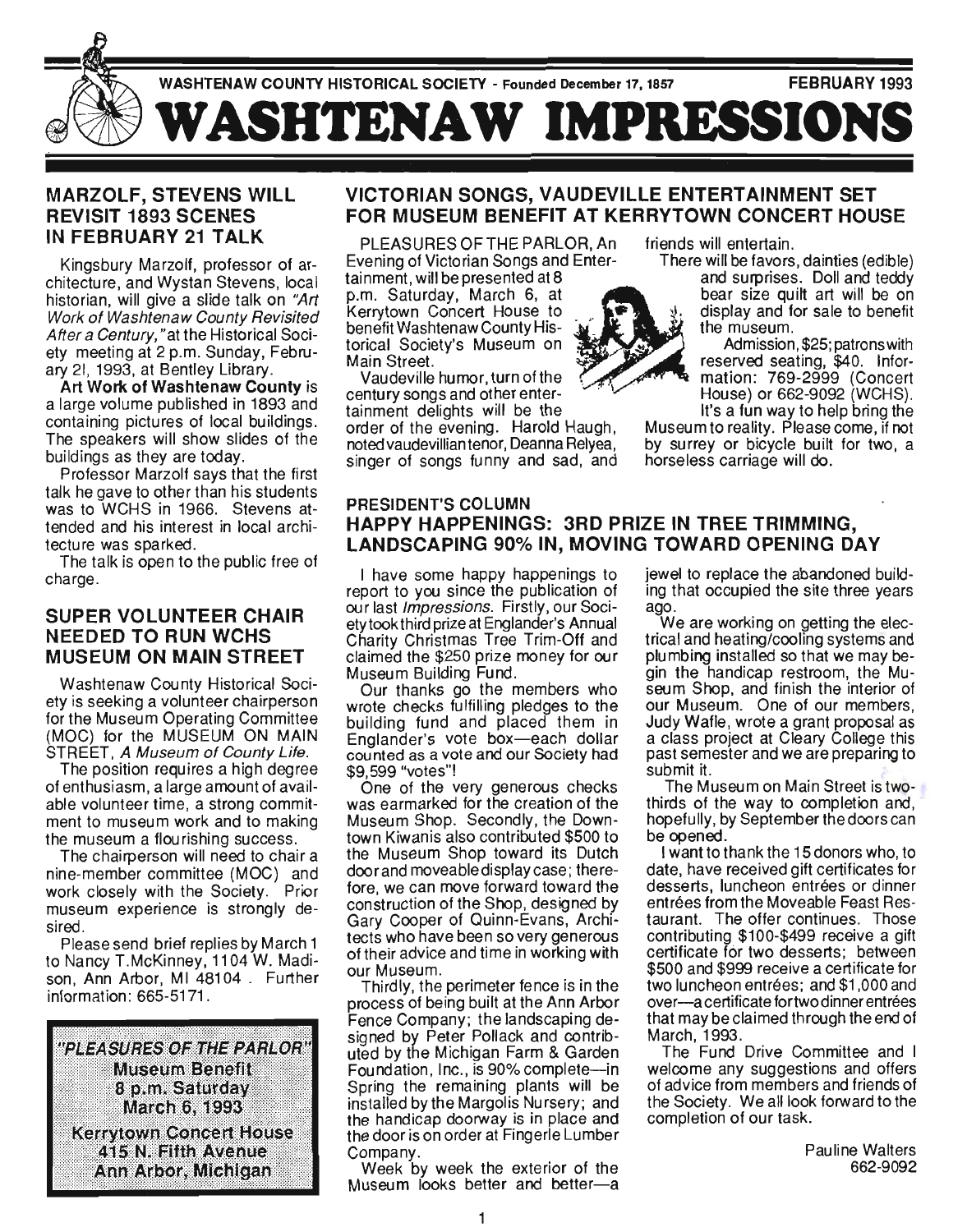# **DUTCH FOOTNOTES TO AMERICAN HISTORY**

Two small Dutch islands, a greedy English admiral, an American naval hero and England's King James I figure in three little known Dutch footnotes to American history.

They were related by Don and Ali Riddering at the November WCHS meeting and illustrated with slides and maps. Don, a retired teacher and president of the Salem Historical Society, is of Dutch extraction. His wife is a native of the Netherlands.

"On the small Dutch island of St. Eustatius in the Caribbean Sea the sovereignty of the United States was first recognized 216 years ago.

"St. Eustatius was an island, which in typically Dutch fashion, was built on business. They built their wealth on that island by smuggling goods in and out of the American colonies when they were supposed to be doing all their trading with England.

"During the Revolution itself, most of the ammunition and guns that the Americans had came through Dutch smugglers on St. Eustatius.

"On November 16, 1776, an American ship sailed in and fired a salute to the Dutch-authorities.- Dutch-authorities ordered a return salute.

Today there is a plaque on the island, put there by President Franklin Delano Roosevelt, in commemoration of the salute ordered by the island's governor. The American ship they saluted was a brig of war, the Andrea Doria under Captain Isaiah Robinson of the Continental Navy.

. "St. Eustatius was such a rich island and the English were so angry at it for supplying all these contraband goods that they sent an Admiral Rodney there in 1781 to plunder the island.

"The Admiral, a very greedy sort of person, is supposed to have taken off some \$20 million of hard bullion and goods from this little island only about half the size of Manhattan.

"The Admiral was so busy plundering he forgot his other job of watching the French fleet. As a result, the French fleet, under Admiral DeGrasse, arrived at Yorktown and cut off the retreat of the English, forcing them to surrender to the Continental troops.

A second footnote involves John Paul Jones. The English fleet tried to defeat the American fleet off Flamborough Head on the east coast of England.

"After Jones's ship was practically sinking and the English admiral asked



The canal in Leiden from which the Pilgrims probably began their trip to  $\,$  throne  $\,$  in  $\,$  1558  $\,$ America on the Mayflower.

real violence, it was really a shift in leadership of the church.

"Under King Henry's daughter Mary there was a brief return of five years to Catholicism in England and then under Elizabeth I England came back into the Protestant column.

"Elizabeth came to the All her subjects had to attend

"After the battle, Jones crossed the views. North Sea tothe Dutch island of Texel, "Certain people were objecting tothe the first of a long series of islands that religious situation. They fell into three go up along the Dutch, German and categories: Danish coasts. - -- -- .- ------1-.-some thotlght-the-system-was

"In early October, Jones sailed in to merely too elaborate. Texel with 500 prisoners. He wanted 2. Some wanted to restore Christianto get rid of those prisoners, it was hard ity to its ancient purity and became enough to feed his own people. Known as Puritans.

know quite how to handle this. Finally, from among them and be ye separate, toward the end of October, somebody saith the Lord.' These were the Sepawhispered in his ear that there was a ratists. fort on the island that nobody was "The Pilgrims were living in Scrooby using. in Lincolnshire, England. William

the English ambassador would have beth came to the throne, studied at objected-but if one dark night he would Cambridge. go there and capture it, then he could "There he met a Robert Brown, a put his prisoners in there, which he did. Separatist, who was jailed for it. Brown

year. He wrote many reports and let- Brewster met two other Separatists at ters dated from Texel and they are now Cambridge who were later both hanged at Annapolis. In the Netherlands they for their beliefs. are now starting to restore the old fort. "When Brewster came back to

grims, who before they came on to ernment agent and postmaster and Plymouth, Massachusetts, spent some joined the local Church of England, twelve years in the Netherlands." attended church and didn't get into any

Netherlands, Riddering sketched in was known as a forward radical churchthe situation in England that caused man. the Pilgrims to move in the first place. "Queen Elizabeth died in 1603 and

his problems with the Catholic Church whom the King James version of the and the Pope. The reformation in Bible was named—came to England England was political. There was no but didn't live up to the hopes of the

him to surrender, he made his famous church or they could be jailed without statement, 'I have just begun to fight.' bail. The bishops-all appointed by the While he lost his own ship, the Queen-had the power to question, Bonhomme Richard, he took over the imprison, hang or burn at the stake English ship he was grappled to. anyone holding dangerous religious

"The Dutch were neutral and didn't 3. Some quoted St. Paul, 'Come out

"The Dutch couldn't give it to him--- Brewster, born eight years after Eliza-

"Jones was there until the end of the was released and fled to Holland.

"The main footnote is about the Pil- Scrooby, he obtained a post as gov-Before discussing their years in the trouble. Richard Clifton, ministerthere,

"It started with King Henry VIII and James I (James VI in Scotland)-for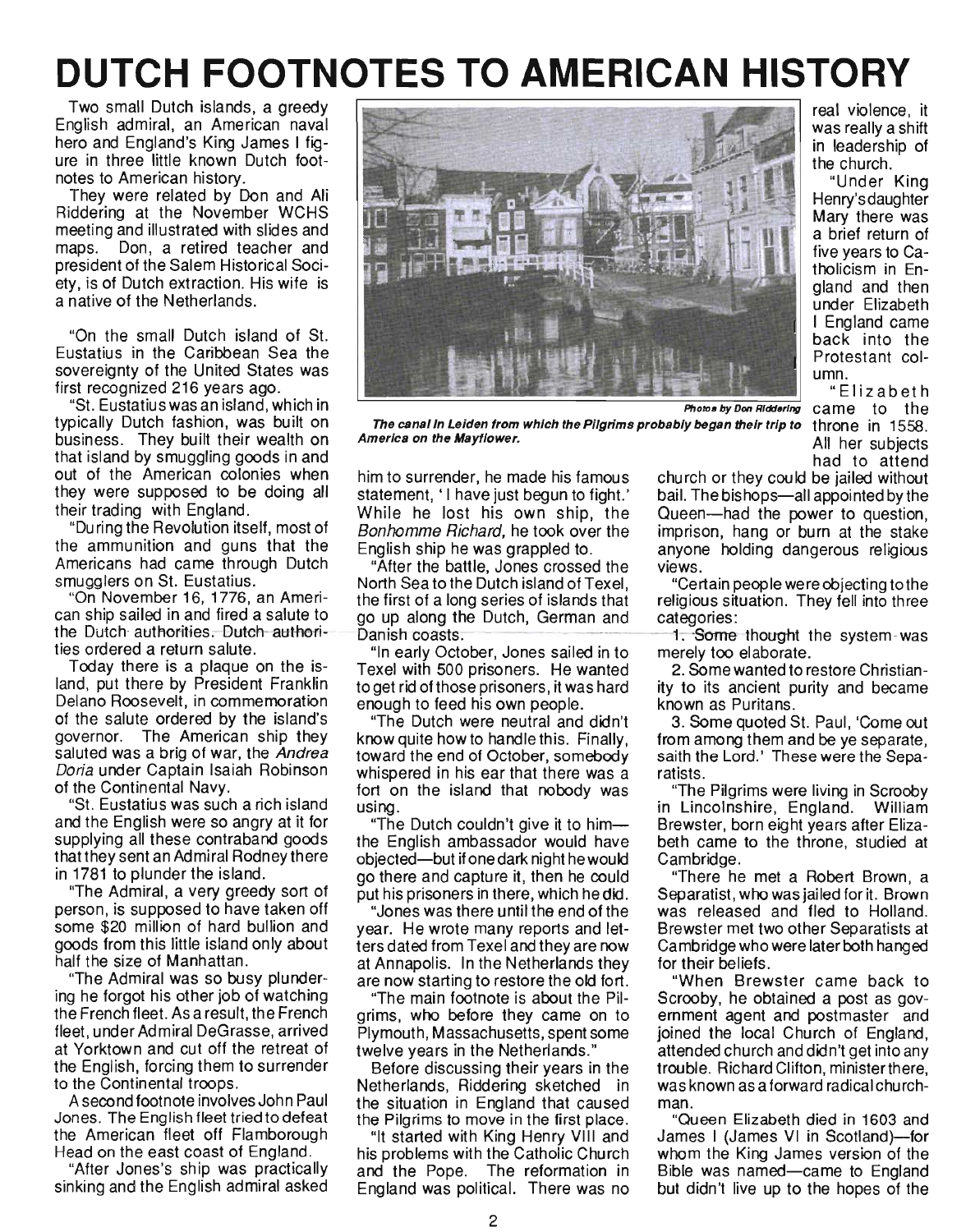Puritans and Separatists.

"He was worse than Elizabeth. He feared a political loss of power if the authority of the church was not maintained. If he permitted a choice in religious matters, then the people might question the right of the king in civil matters.

"When he came in, he removed 300 local ministers from their positions, among them the Rev. Clifton in Scrooby.

"Secret meetings began in Scrooby then, probably at William Brewster's house. John Robinson joined. The persecution began in 1606 and it was certainly dangerou s to be a Separatist.

"According to William Bradford, the Scrooby Separatists resolved to go into the Low Countries where they heard there was freedom of religion for all men.

"In the union of the seven provinces in the Netherlands in 1579 , one of the articles states that every citizen should remain free in his religion and no man molested or questioned on the subject of divine worship.

"The Scrooby Separatists made plans to leave. But first Brewster was jailed and fined and finally released.

"The could not get permission to leave the country so they tried to leave illegally. They hired a ship and were going to sail from Boston, England, but the ship's British captain betrayed them. They were arrested and abused. They kept the leaders longer than the others but finally all were released.

"In spring 1608theytried again. They hired a Dutch ship with a Dutch captain. He was to meet them off the coast near Grimsby, south of Hull. They did this just along the coast, not in a harbor, because that would have been an illegal act.

"The women and children rode on ships down the river to Grimsby while the menfolk walked the 40 miles from Scrooby. The women's ship was a day early. They beached the boat at low tide and were stranded there.

"When the Dutch ship finally came, they couldn't get the boat with the women and children loose from the shore. Most of the men got on board but they had to wait until noon until the tide came in to get the women.

"When they saw the sheriff coming with English troops, the Dutch captain swore an oath and left, leaving the women and children to be captured by local police.

"The English authorities didn't know what to do with the women. They couldn't put them in jail. Finally, after great difficulty, they all did get across the channel and came to Amsterdam. This was the start of their long pilgrimage.

#### **DE LA NOVE, WHO CAME IN 1621, AN FDR CONNECTION**

One of the Pilgrims from Leiden was a Philip De la Noye from a Protestant French speaking family in Belgium. He sailed to Massachusetts in 1621 on the Fortune. His last name was later Anglicized to Delano as in Franklin Delano Roosevelt who was descended from him.

Roosevelt was also related to five *Mayflower* families--Allerton, Cooke, John Howland, John Tilley and Warren, according to The Mayflower by Kate Caffrey.

"In 1608 Philip II of Spain was supposedly the ruler in Holland. The Spanish throne had inherited the Low Countries and the Reformation had started under Philip. In 1567 Philip had marched in, beseiged many towns and executed some 1,800 Dutch Protestants .

"The next year the 80-year-long war of the Dutch for freedom began. Eleven years later came the Dutch declaration of tolerance of religion, previously quoted.

"When the Pilgrims came in 1608, the war had been going on for 40 years. The next year, a 12-year truce began.

"Dutch chu rches were not connected to the state, they were organized along congregational lines.

"In spite of the long war, the Netherlands were prospering. The provinces, especially Holland, were going through tremendous economic expansion. They were exploring the whole world-they were sailing to New Amsterdam, the Far East. Business was growing.

"Fugitives were coming from all over-Portuguese, Jews, French Huegenots, Flemish refugees. All persecuted people fled to Holland.

"Holland was the only place in the then known world that had freedom of the press. Very strict censorship was standard procedure elsewhere.

"Puritan books and pamphlets were burned in England but they could be freely published in Holland and then smuggled back into England. Books of advanced thinkers from all over the world were being brought to Holland and printed there.

"The Puritans only stayed in Amsterdam a few months-from August 1608 to May 1609. There were other English speaking fugitives there and other English speaking churches. William Bradford feared 'the flames of contention were like to break out' among the churches and they wanted no part of that.

"There was a Rev. Smyth from Gainesborough near Scrooby, for example, who affirmed that he alone could reconstitute the church. He claimed the English Bible was a sin because God could certainly not have spoken English, and none of the Separatists were Christians since they had been baptized as infants, not as adults. He was pretty extreme.

"There was a lot of bickering, even lawsuits. Robinson, the leader of our Pilgrims, and Brewster saw trouble ahead. They applied to the burgermeester (mayor) of Leiden for permission to move their church there to the number of 100 people.

"On February 12,1609, Leiden replied that they do not refuse honest persons free and liberal entrance into this town to settle there provided they will behave themselves honorably and submit to all laws and regulations of this town and, therefore, the coming of the petitioners will be welcomed.

"They moved to Leiden in 1609 and stayed there until 1620. Leiden was one third the size of Amsterdam. William Bradford said of it, 'a fair and beautiful city and a sweet situation.'

"A University there dates from 1575. It was established as a reward to the city for its brave resistance to the Spanish. In 1574, the Dutch, after a ninemonth siege, were starving to death. By flooding the surrounding territory they were able to get rid of the Spanish troops.

"Holland is, of course, the detta of the Rhine and the river is divided up into all sorts of branches and used for all sorts of things.

"The Pilgrims settled in and around the large church, Pieterskerk(St. Peter's Church}. It was a poor crowded area and these farmers from Scrooby had to learn a trade of some sort--wool comber, carpenter, silk worker, felt maker, button maker, hatter, cutler, glover, brewery worker-all sorts of trades.

"Mere existence was all absorbing in their first years there. There are very few records until 1616 when they apparently saved enough money to buy a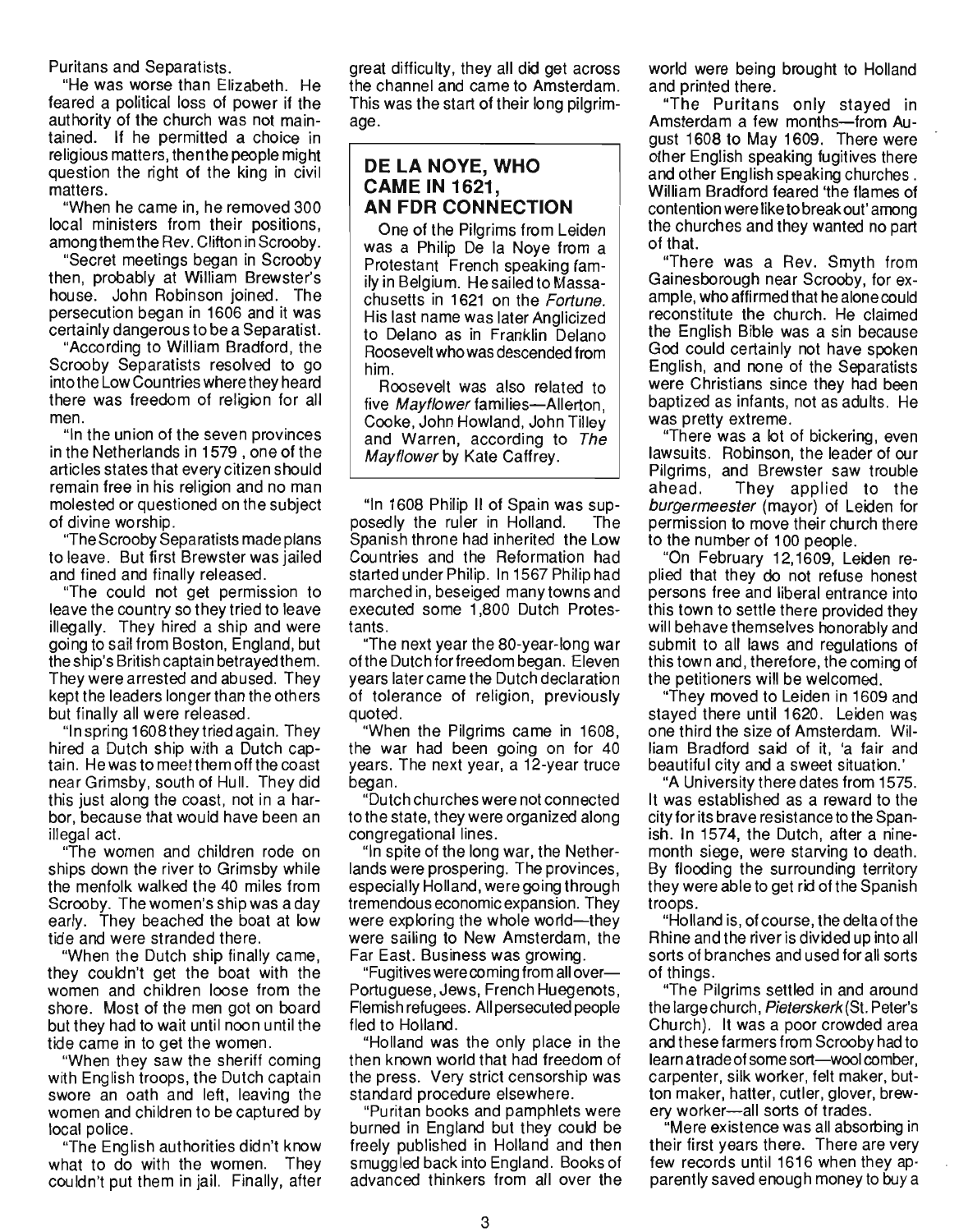place of worship, the Green Gate. They paid 8,000 guilders or \$10,SOO with one quarter down and 500 guilders per year.

"They apparently bought a walled in courtyard with houses all around the inside. It was right behind Pieterskerk. John Robinson had a parsonage and a garden there. Some of the Pilgrims built houses there and they held services there.

"Things were going well for them there. Bradford said they 'lived for many years in a comfortable condition enjoying much sweet and delightful society and spiritual comfort together in the ways of God and under the able ministry and prudent government of Mr. John Robinson and Mr. William Brewster.'

"The congregation had grown to some 300 members of which not more than 21 were from the Scrooby group. The domination of the Scrooby group rested on its leadership-Robinson, Brewster and Bradford.

"There was another English speaking church in Leiden, a Presbyterian Scottish, really an English speaking unit of the Dutch Reformed Church. There was a close association with that church. They even took communion together.

"Earlier, Robinson would have objected to that but he came to admit that any and all were Christians who guided their practice upon the word of God.

"In 1615 Robinson entered the University of Leiden and started to write for publication but he could not penetrate the English censorship.

"In 1616 William Brewster and a Presbyterian friend, Thomas Brewer, set up a publishing house, later known as the Pilgrim Press. Edward Winslow, 22, was appointed apprentice printer. They officially published three noncontroversial books, one in Dutch, two in Latin, as a screen to hide printing of prohibited books to be sold in England.

"In 1618 they published a book called The Perth Assembly. King James had called together the leaders ofthe Presbyterian Church and set new rules for them as to how their churches would be governed by him and the Church of England.

"A minister, David Calderwell, wrote, vigorously condemning the meeting and advising the Scottish people to ignore the Perth Assembly. He fled to Leiden with his manuscript. They printed it in Holland in 1618 and smuggled it back to England in French wine vats, according to the story.



During their 12 years In the Netherlands, the Pilgrims lived in the shadow of Pleterskerk (St. Peter's Church) in Lelden.

English authorities. The King was furi- were still Church of England people. ous. He was determined to catch the This caused problems when they came man who printed such a book. Brewster to land. was pursued on both sides ofthe chan- "A final footnote to the Leiden footnel but to no avail. note was that there was a Thomas

that the British ambassador to the to Massachusetts. He became the Netherlands sent to the English king. assistant governorto Peter Stuyvesant They always say we're going to get him \_\_\_ in New Amsterdam. When the English or we've heard he's a certain place. took over, Willet became the first En-The Pilgrims spread false rumors as to glish governor of New York. He was where he was. He disappeared for a able to deal with Stuyvesant because year and a half. He finally appeared on of his Dutch background." the Mayflower when it was way out to The Ridderings then showed slides sea. and maps ofthe Netherlands related to

who published an attack on the Angli- Don once spent a year of sabbatical can Church in the Netherlands sug- leave at the University of Leiden. gests Brewster had good reason to Leiden scenes included the Rhine stay hidden. The minister was caught. River, canals and bridges over them, a His fine was 100,000 pounds. He was flower market on a bridge, market day, whipped, pilloried, one ear cut off, and a 1612 house built when the Pilgrims his nose split. He was branded 'SS' as were there, Pieterskerk and the Latin 'stirrer of sedition' and imprisoned for School where Rembrandt went to school. life. Whether any Pilgrims went there he

"The Pilgrims decided to leave Hol- didn't know. land in 1620. They knew that the end There was a scene taken across the of the truce with the Spanish was com- Rhine near where Rembrandt was ing in 1621. They feared the return of born. His last name, Van Rijn, means the Spanish Inquisition. They were 'from the Rhine.' He was a child in English and wanted to maintain that Leiden when the Pilgrims were there. identity. They thought that England, There was a picture of an old city not they, had gone astray. gate. There are now houses where the

"In 1616 Captain John Smith of old city walls were. Pocahontas fame had written a book There were scenes of the canals the describing New England which they Pilgrims probably arrived and left on. had read and may have given them the All the canals are usable by boats, he idea to go there. They finally departed said. The bridges tip up when a ship Leiden on July 21, 1620 to board the comes along. The Pilgrims probably Speedwell in Rotterdam. The would have gone by canal on some

"But the majority stayed on in the kind of barge to the ship at Rotterdam.

Netherlands with Robinson. The smaller group went on under leadership of Bradford and Brewster. There were only 16 men, 11 women and 19 children, a total of 46 who were from Scrooby who left in 1620.

"Three of the five Brewster children stayed on in the Netherlands. Bradford left his son there, some men left whole families. It's true that some came on to Plymouth the next year, but there are descendants of these Pilgrims living in the Netherlands today.

"The *Speedwell* was not seaworthy so they boarded the Mayflower at Southampton. By this time the Separatists from Leiden were calling themselves 'saints' and people not part of their congregation 'strangers.' The 'saints' were only about a third of the total persons on board the Mayflower.

"John Alden, Priscilla Mullins, Myles Standish and many other people on "In 1619 it came into the hands of board were not Separatists at all, they

"They have records of the reports Willet born in Leiden in 1610 who came

"A similar case of a Scottish minister the Pilgrims and the Island of Texe!.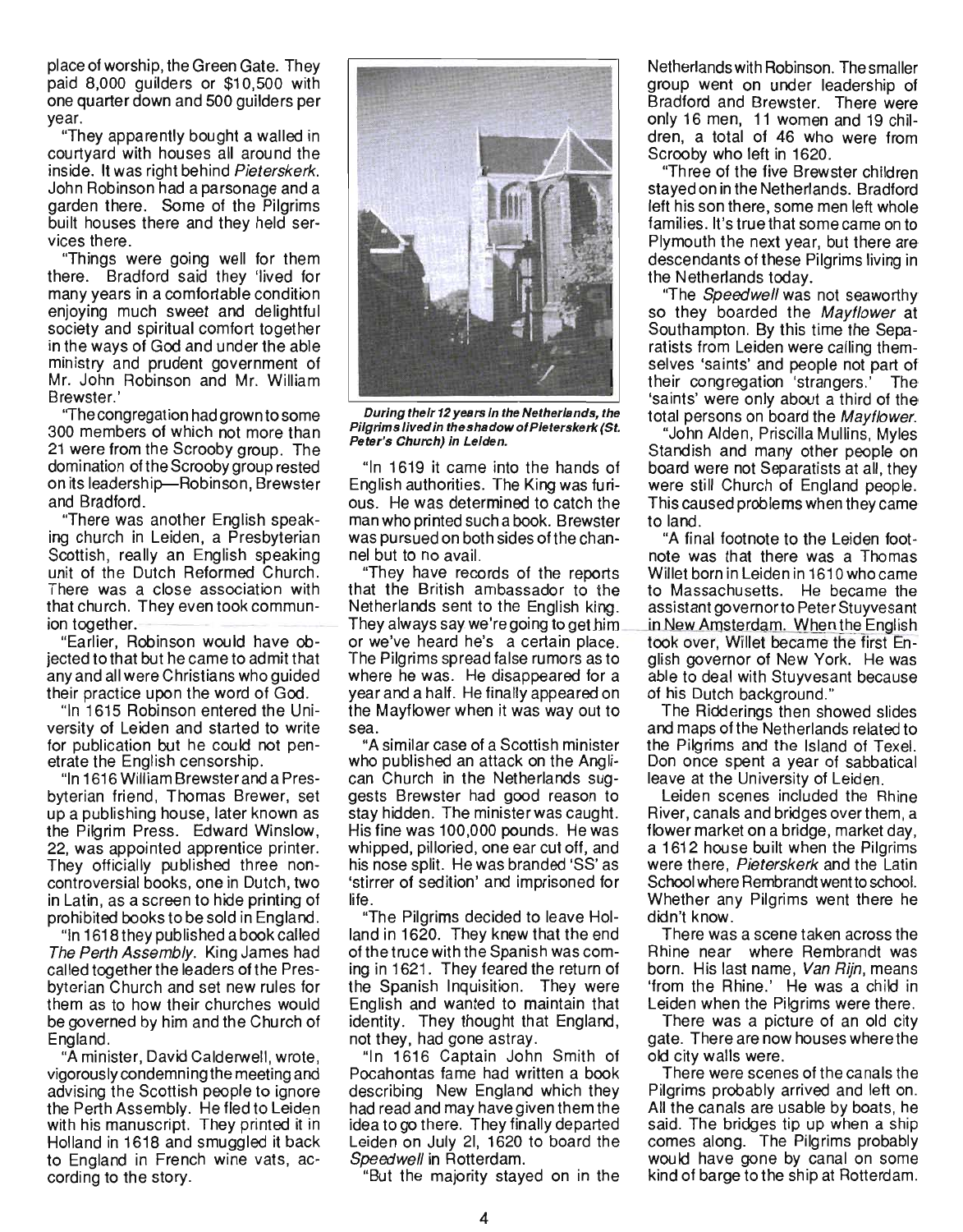A plaque on the wall of Pieterskerk, a Dutch Reformed Church, says Pastor Robinson was buried in the church. The Pilgrims worshipped right across the street from that church.

"If you go to Leiden today there are signs on all the various buildings as to which one of the Pilgrims lived there and what they did there.

"One of the things the Pilgrims learned in Holland was they met the idea of public schools. When we went to the Netherlands in 1989, it was really because Ali's high school in Haarlem was celebrating its GOOth anniversary as a public high school. It had been a school before that under the bishop."

He showed pictures of the 20-mile long island of Texel where John Paul Jones stayed after his battle with the English. Ali Riddering's folks on both sides came from Texel .

"There is a canal on the island which goes inland to a little bit higher land where there is a natural well. Ships anchored out there had to go by barge along this canal to get their water. The well was owned by an orphanage which sold water to the ships. "

What influence did the stay in Leiden have on the Pilgrims?

"They saw toleration there. That was a dirty word elsewhere in the world. At the time of the witches, there was only one woman accused in Plymouth and she was acquitted, in comparison to Salem [where 19 were hanged].

"They experienced a SOCiety with separation of church and state. This was reflected in the Mayflower Compact which set up a civil government and they elected their own governor, the first time that any governor had ever been elected.

"It was also in Leiden that the Pilgrims met our traditional American Thanksgiving hymn, 'We Gather Together To Ask The Lord's Blessing.' It was a Dutch hymn written in thankfulness for defeating the Spanish army."

Song sheets were passed out and Ali led singing ofthe hymn in Dutch and English. She also gave a literal translation of the first and third verses on request.

What made the Dutch so tolerant?

"We have asked ourselves this," Don said. "I think it has something to do with the sea. You can't have your own little dike and stay dry if your neighbor down the road doesn't have his dike dry. There is a dike count, they call him, who has more authority than the civil authorities. He has to protect the cou ntry from water."

"Then they suffered under Philip II and the Spanish Inquisition. And they were interested in doing business everybody's money was good.

"For years the only foreigners allowed in Japan were the Dutch because they weren't trying to bring their religion to them, they were just doing business."

Someone asked where the "strangers" on the Mayflower came from.

"The Pilgrims didn't just go by themselves. They had long discussions with various English companies about getting a royal permit or charter to come here.

"It was called Plymouth because they went with the Plymouth Company, a group of exploiters in Plymouth, England who wanted to set up fishing colonies along the coast.

"The company knew there weren't enough people coming from Leiden so they rounded up other people. They were filling the boat.

"The Pilgrims even had offers from the Dutch to settle in New Amsterdam . The Dutch were even ready to pay their way and give everybody a cow.

"When they went with the English Plymouth Company they had to work five days a week for the company. Then they had one day for religion and one day to work for themselves to pay off the debt of getting there.

"There was a lot of complicated maneuvering to get over here. It's amazingto methe amount of documentation there is about that. There is in Leiden a Pilgrim Museum. They have collected all the documents they have in the Leiden archives."

#### **NEED OLD STAMPS**

Needed: old United States postage stamps with a Michigan connection to be used in laminated bookmarks to be sold in the WCHS Museum Shop.

"Michigan" stamps include the 1987 sesquicentennial stamp, the three-cent Mackinac Bridge stamp, the lace-making one featuring lace made by a Washtenaw County resident, a 1937 state centennial stamp and maybeothers. Please call Bets Hansen, Museum Shop chairman, 663-5467.

#### **CLEMENTS LIBRARY DECKED OUT IN ANTIQUE TOYS A FESTIVE SETTING FOR WCHS DECEMBER MEETING**

Ranks of toy soldiers stood at attention, Victorian dolls were seated underthe Christmastree, 1880toy horsedrawn vehicles, a dollhouse, even Roman era toys were on display.

In December, the University of Michigan's Clements Library of American History hosted a virtual festival of toys that must have delighted children of previous generations. Today they are lovingly preserved by toy collectors or, in the case of the Roman era toys, by the Kelsey Museum of Archaeology.

That was the delightful setting for the December WCHS meeting.

Some of the toys under the tree belong to WCHS as well as the Victorian dollhouse made by the late Professor Lewis H. Hodges.

The Roman toys, found in Egypt, included a simple wooden doll . a glass marble, small wood toy horse with wheels and bone dice.

There were American, German, French, English, Austrian, and Prussian units of toy soldiers from Roman Philipp's collection.

Toys from the Bob Lyons collection included cast iron, lithographed tin, mechanical banks and penny toys. There was a cast iron log wagon, and Buckeye Ditcher, a Toonerville trolley and Popeye on a motorcycle.

Items from the Eleanor Murphey collection included a 19th century Amish horsedrawn buggy, a Quaker doll in 1890 dress and Keystone magic lantern slides.

Nestled under the tree were toys from the Fredericka Britton Koyka collection, loaned by Karen and Joe O'Neal, from Jonathan and Trudy W. Bulkley and from Lyons and WCHS.



**Photos by Karen O'Near** WCHS doll house (top) was displayed at December meeting at Clements Library. The library's Christmas tree (below) was surrounded by antique toys.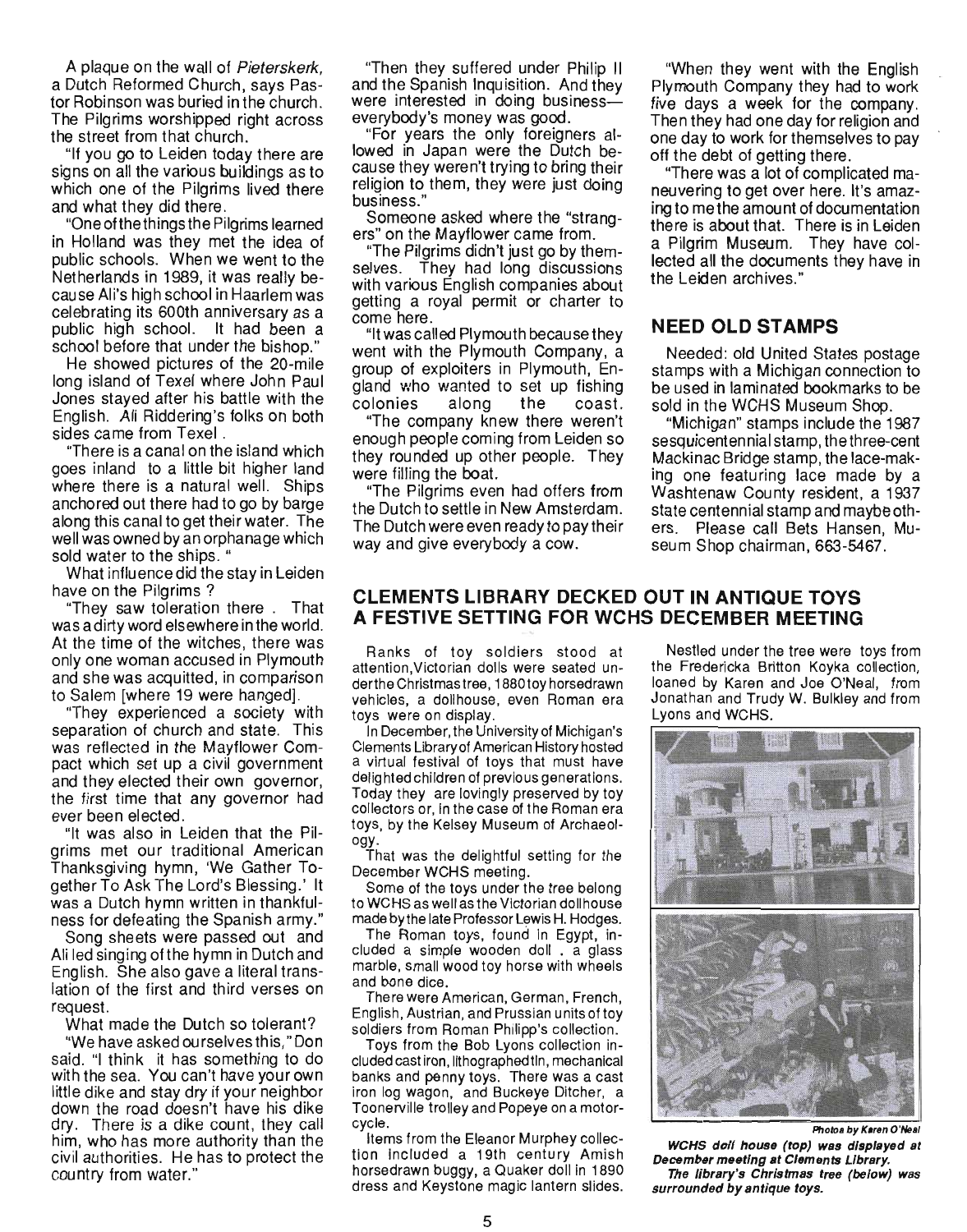## · **PHOTOGRAPHS PRICELESS ARTIFACTS, NEED TLC FOR POSTERITY**

"Photographs are priceless artifacts," Sam Breck, local photographer, reminded the December WCHS audience at Clements Library of American History.

"They are even more so in an age when hardly anyone writes letters any more. Along with that, of course, is the ease of taking photographs.

"The advent of the point-and-shoot camera has given millions of people the ability to produce these images. And then there are ways of getting them processed very quickly. You pay a premium but, still in all, you have the images quickly.

"But then people don't take care of them. They store prints under conditions so that in 20 to 30 years color photographs will have gone to what they call the 'red shift' with the blues and greens faded.

"Don't leave color photographs where direct sunlight can get to them. That will ruin them in a couple of years time. The best way to store prints loosely would be in a box, and, if they are real precious, with special archival paper in between.

"If you are interested in archival supplies you can call Light Impressions, Rochester, N. Y. at 1-800-828-9859 (tollfree) for a catalogue. They have acidfree paper and boxes for sale.

"Photographs made in the last part of the last century are going to be more stable than those made in the last ten years. Similarly, books and periodicals printed since the 1870s or so are printed on paper that is disintegrating rapidly. There would be no books in Clements Library if the paperthey were printed on was made the way it is today.

"If any of you are putting prints in these so-called magnetic albumsthings that have stripes of adhesive across them and then there is a clear piece of plastic material that goes over them-don't.

"If you don't want them to look as if they were made through a picket fence in ten years or so, take them out, because there are chemicals in that glue and paper that are going to leach into those prints and they'll be ruined.

"I know it's simple and it's fast to put them in there but you are going to pay the price for that convenience.

"The best albums that you can get are just plain paper. You can order them through photographic stores. Rememberthosecorners? Some have



Geddes Depot, circa 1905, (above left) stood by Michigan Central Railroad at Dixboro Road south of Huron River. Dixboro's first Farm Cupboard Restaurant in 1928 (above right) burned in 1935, was replaced by a remodeled barn, now the Lord Fox. Pictures courtesy of carol Willits Freeman.



Part of Dixboro baseball team in the 1920s. Upper row, George Lutz and William Shuart. Lower row, a moonlighting member of Cleary College team with Andrew Gale, pitcher, and Arthur Shankland, catcher.

self-stick adhesive on the back—that is not too objectionable-but the best ones are the ones you lick.

"With corners, moreover, it allows you to remove the print and see what is on the back. Always write on the back with a soft (No. 1 or 2) pencil, preferably along the lower edge. If you use a ballpoint pen don't press down so hard that you emboss the paper. Write lightly.

The best place to store slides is what Kodak a number of years ago called 'first floor, top of closet.' What they are saying is a place where there is not a great variance in humidity and temperature. Don't store them in the cellar or attic.

"As far as your negatives go, you can buy, locally I think, polypropylene or polyethylene sheets. There is room to date and number them and write across

the top what they are. Don"t leave them in regular number 10 envelopes if they mean anything to you.

"I bought a pack of 100 storage sheets recently for \$35—that's 35 cents a sheet. You can use the same kind of material to store slides. One sheet holds 20 slides.

"Very few people take black-andwhite photographs. It's either very costly and/or inconvenient to get them processed. But well processed blackand-white negatives would probably last about 800 years if they are cared for and color materials 75 to 100 years unless some kind of archival storage which involves refrigeration is used, especially for slides because they are organic material.

"I have some slides I think I made in the 1960s and I can see a couple of them where the fungus has startedonce that has started there is really no way to get away from it."

He then made copies of local photographs brought in by members to add to the Society's photo archives.

#### **HOW TO JOIN, DONATE**

To join WCHS send name, address and phone number with check or money order payable to Washtenaw County Historical Society to:

> WCHS Treasurer Post Office Box 3336 Ann Arbor, MI 48106

Annual dues are individual, \$15; couple/family, \$25; student/senior (60), \$10; senior couple (one 60), \$19; association/business, \$50; patron, \$100.

Donations are gratefully accepted at same address. Please indicate if you intend your check, or a portion of your check, to be a donation so membership and museum accounts can be kept straight.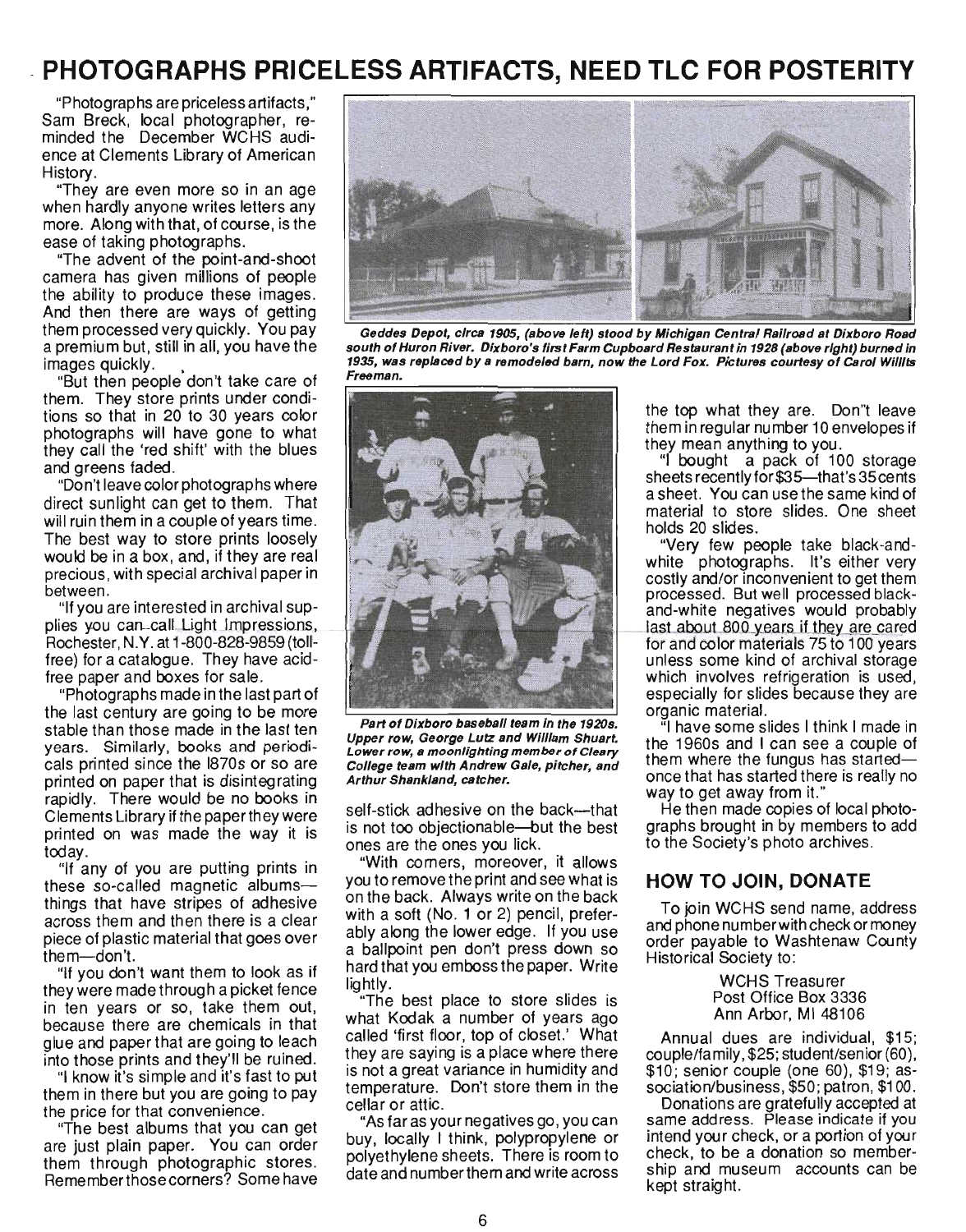#### **PICTURE OF HOUSE, TWO FAMILY ALBUMS GIVEN**

Recent gifts to WCHS shed further light on two of the families who lived in the WCHS museum house.

William Ely of Ann Arbor and Florida has given an old photo of the house on Wall Street with several girls standing in front of it. One of them was his mother, Louise Greiner. The Greiner family lived in the house from 1890 to 1915. OnJune7, 1901 Louise and her sisters penciled their names on the door to the attic. The names can still be seen.

Mr. and Mrs. Rodney Shankland of Valparaiso, Indiana, have given two 19th century photo albums that belonged to his great aunt, Addie Townsend Ruthruff. Herhusband, George Ruthruff, was one of 13 children of Samuel Ruthruff.

Samuel and at least some of his family moved into the Wall Street house in 1853 and lived there at least until Samuel's death in 1877. George Ruthruff would have been 11 at the time of the move.

The albums include pictures of Addie, George, their son, Burt T., George's brother, William, and his nephew William Galpin. One album is inscribed "Addie Ruthruff, Dixboro, Mich., Feb. 10,1883." There are other pictures of relatives and friends, most with a Dixboro connection. George and Addie had homes in Dixboro and Ann Arbor.

#### **FREEDOM CHURCHES MARK MAJOR ANNIVERSARIES**

President Pauline Walters recently presented two framed WCHS anniversary certificates to two rural Washtenaw County churches in Freedom township.

St. Thomas Evangelical Lutheran Church, Missouri Synod, 10,001 West Ellsworth Road, celebrated last year the sesquicentennial of its founding in 1842 by the pioneer missionary Friedrich Schmid.

Zion Evangelical Lutheran Church of Rogers Corners, 3050 South Fletcher Road near Waters Road, celebrated the 12Sth anniversary of its founding last year. The Zion congregation split off from St. Thomas Church because some of the members thought it was too far to go in horse and buggy days.

Similar hand-lettered certificates are offered, framed if desired, free of charge by WCHS to organizations for milestone anniversaries. Information: 663- 8826.

#### **MOMS ALREADY 'COOKING' WITH OLD COOKBOOK DISPLAY AT COUNTY ADMINISTRATION BUILDING, 220 N. MAIN**

"Washtenaw County's Charitable Cooks 1887-1989" is the current exhibit in the first floor display case at the County Administration Building, 220 N. Main Street, Ann Arbor. Women in America began compiling fund raising cookbooks for a variety of good causes at the end of the Civil War. Since that time, thousands of these charity cookbooks have been published in the United States.

The earliest Michigan charitable cookbook, The Grand Rapids Receipt Book, was compiled by the ladies of the Grand Rapids Congregational Church in 1871. In 1887, the first Washtenaw County charity cookbook appeared, The Jubilee Cook Book, a collection of tested recipes by the Ladies' Aid Society of the Methodist Episcopal Church, Ann Arbor.

The earliest Washtenaw County cookbooks (1887-1923) in this exhibit often contain ads for local businesses and thus become a treasure chest for county history.

The Eastern Star Cook Book, 1923, Ypsilanti Chapter No. 119, Orderofthe Eastern Star, Ypsilanti, has an ad for M.C. Hawking & Co. Plumbing, Steam and Hot Water Heating (22 N. Huron St., Ypsilanti) that advises, "Good children are usually found in homes where the practice of a 'bath-a-day' is in force. Cleanliness of body fosters a clean mind and clean morals."

In addition to the earliest charitable cookbooks of Washtenaw County, there are books from charitable cooks of Ann Arbor, out-county, ethnic and University of Michigan, spanning a history of more than 100 years.

Dozens, perhaps hundreds of charity cookbooks have been written in Washtenaw County since the first Washtenaw County charitable cookbook appeared in 1887. This exhibition, on view through March 1993, displays just a small part of the culinary heritage of Washtenaw County and its charitable cooks.

We wish to demonstrate that the Museum on Main Street (MoMS) is cooking and hopes to fold into its collection the rich history that cookbooks provide. If you have any, please notify the Society, either to donate them or simply to have them recorded.

In the meantime, do stop by the County's Administration Building (the old U.S. Post Office) to feast on "Washtenaw County's Charitable Cooks 1887-1889."

Books and artifacts in this exhibit are from the collections of Jan Longone and Susan Wineberg. Mrs. Longone,Trudy Bulkley and Pauline Walters set up this display.

#### **HISTORY HAPPENINGS INVOLVE ANTIQUE MUSIC, MASTODONS, BLACK HISTORY, VALENTINES**

Chelsea Historical Society:Founder's Day potluck dinner 6 p.m. Monday, February 8 at depot.

Dexter Society: 19th annual pioneer arts and crafts show Saturday, March 27, 10- 4 p.m., at Dexter High School.

Manchester Society: Professor James Borders, curator of the U-M Stearns Collection of antique musical instruments will speak at 7:30 p.m. on February 16 at the Blacksmith Shop, 324 East Main, about historic instruments.

Salem Society: Dr. A.P. Marshall will talk about "Black History in Ypsilanti" at 7:30 p.m. Wednesday, February 24, at the Salem TownShip Hall. Dr. Marshall is the author of a soon to be published book on that topic.

Saline Society: Professor Daniel Fisher of the U-M paleontology department will review the recent mastodon finds in the Saline area at 7 p.m. Wednesday, February 17. at the Senior Center. 7605 North Maple.

Webster Society: Marjorie Smyth, president, and the other officers were re-elected. Sue Gibson is co-president, Gloria Brigham, vice-president, Margrit Nonnenmacher , secretary, and Elizabeth Kleinschmidt. treasurer. Dave Calhoun, Linda Chapman and Ann Graves are board members. The society is restoring the former one-room Podunk School.

Ypsilanti Society: Valentine party 2-4 p.m. Sunday, February 14, at museum, 220 North Huron Street. Old Valentine display, music, refreshments, free. Robert Fink, a retired attorney, is the new president and Peter Fletcher, vice-president. New board members are Catherine Kemling, Charles Kettles and Fletcher.

#### **HURON RIVERFEST SET**

An elaborate Huron RIVERfest '93 is being planned by the Huron River Watershed Council May 14-22 during which a flotilla of modern-day explorers will canoe the length of the river and make overnightstops where local communities are invited to plan activities and displays about the history, beauty and challenges of the river. Information: 769-5123.